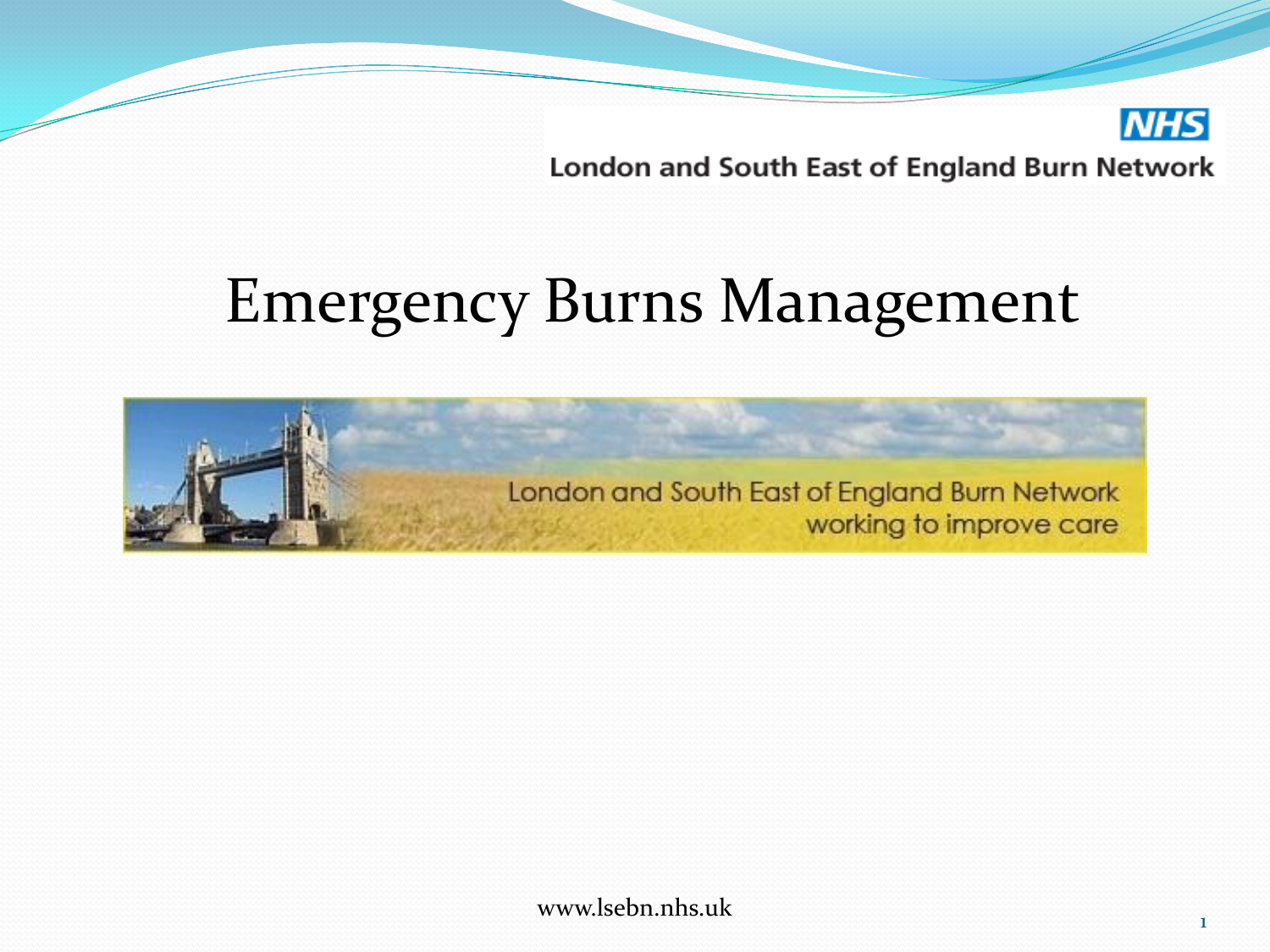

- 2001: the National Burn Care Review Committee Report
- Instigated by the British Burn Association
- A need for a coherent national burn care strategy
- Several recommendations
- Acute burn care provision: 175 000 acute burn injuries present in A&E, approx 10% of which require specialist burns inpatient care
- Uniform clinical guidelines for first aid, assessment, treatment and referral criteria
- 2008 London and South East of England Burn Network established to take forward the recommendations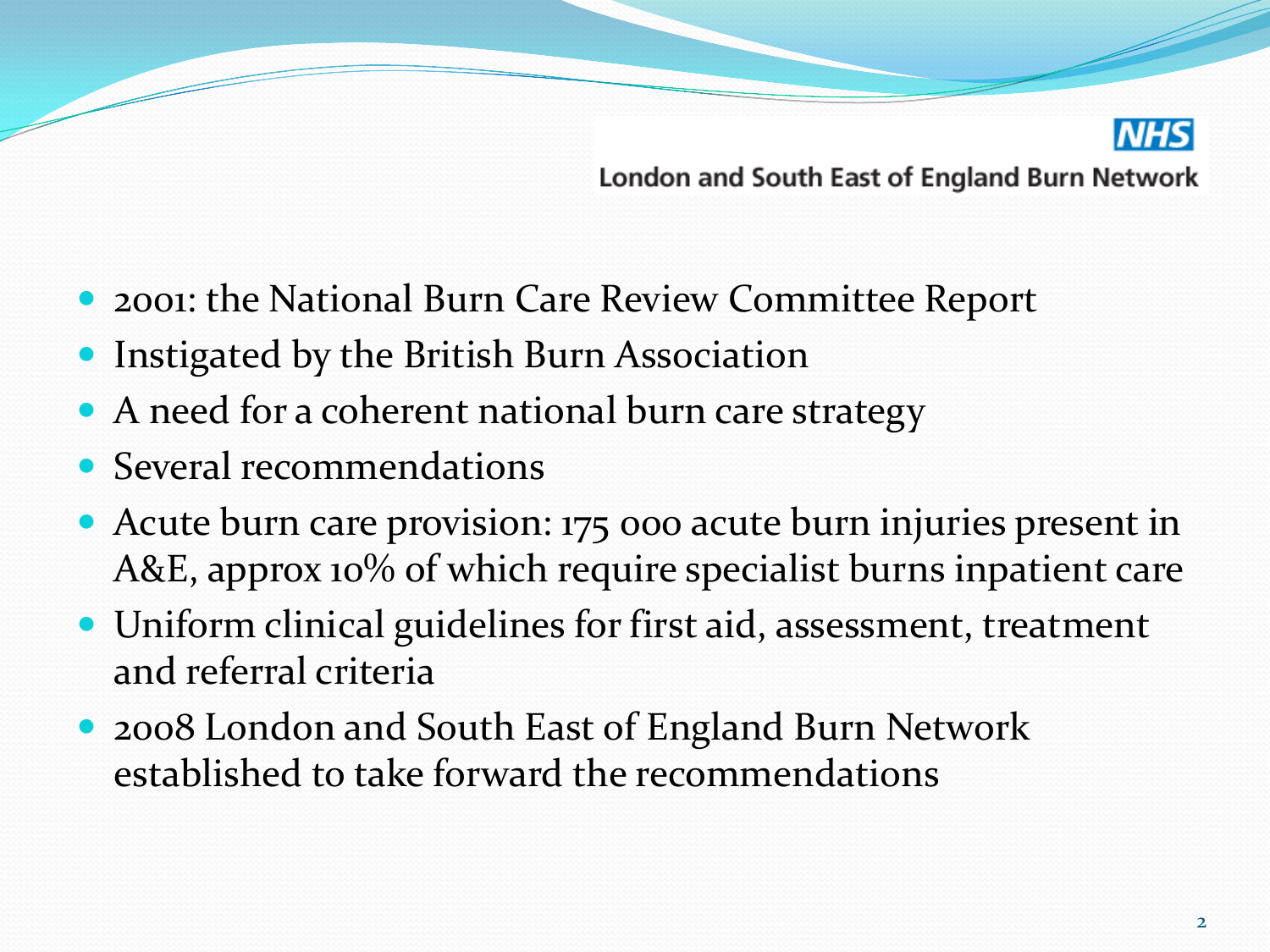

### Definition

- Common form of trauma
- Coagulative destruction of the surface layers of the body caused by extreme heat or other injuring agent
- Scalds
- Flash/flame burns
- Contact burns
- Chemical burns
- Electrical burns
- Radiation burns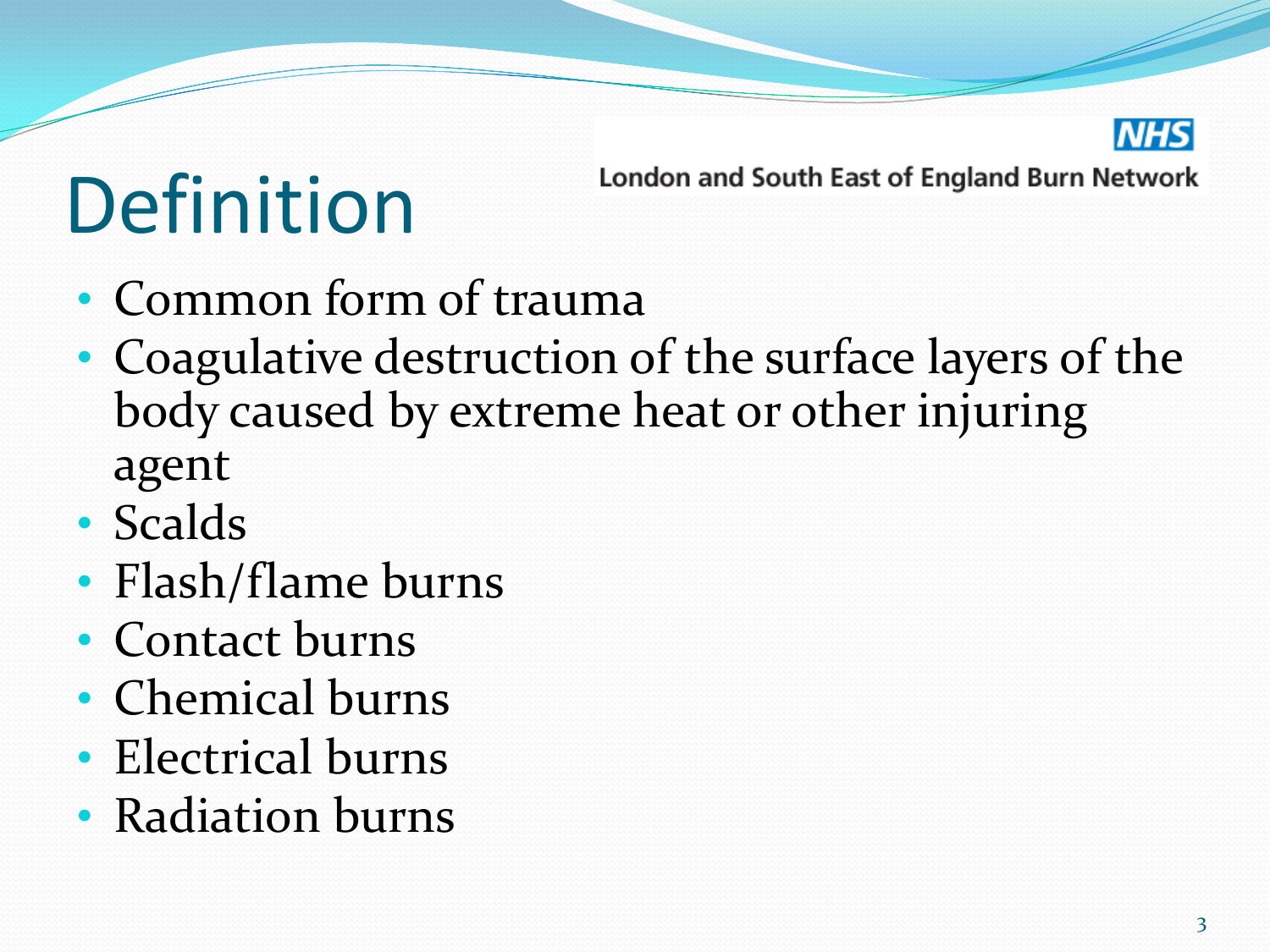

### First Aid

- **STOP** the burning process, **COOL** the burn surface
- Flame: extinguish by the patient rolling on the ground, remove hot charred clothing without causing an injury to yourself
- Scald: remove clothing as rapidly as possible
- Remove jewellery
- Cool the surface under running water for 20 minutes but be mindful of hypothermia (children)
- **Never use ice or iced water**
- **Prevent hypothermia at all costs**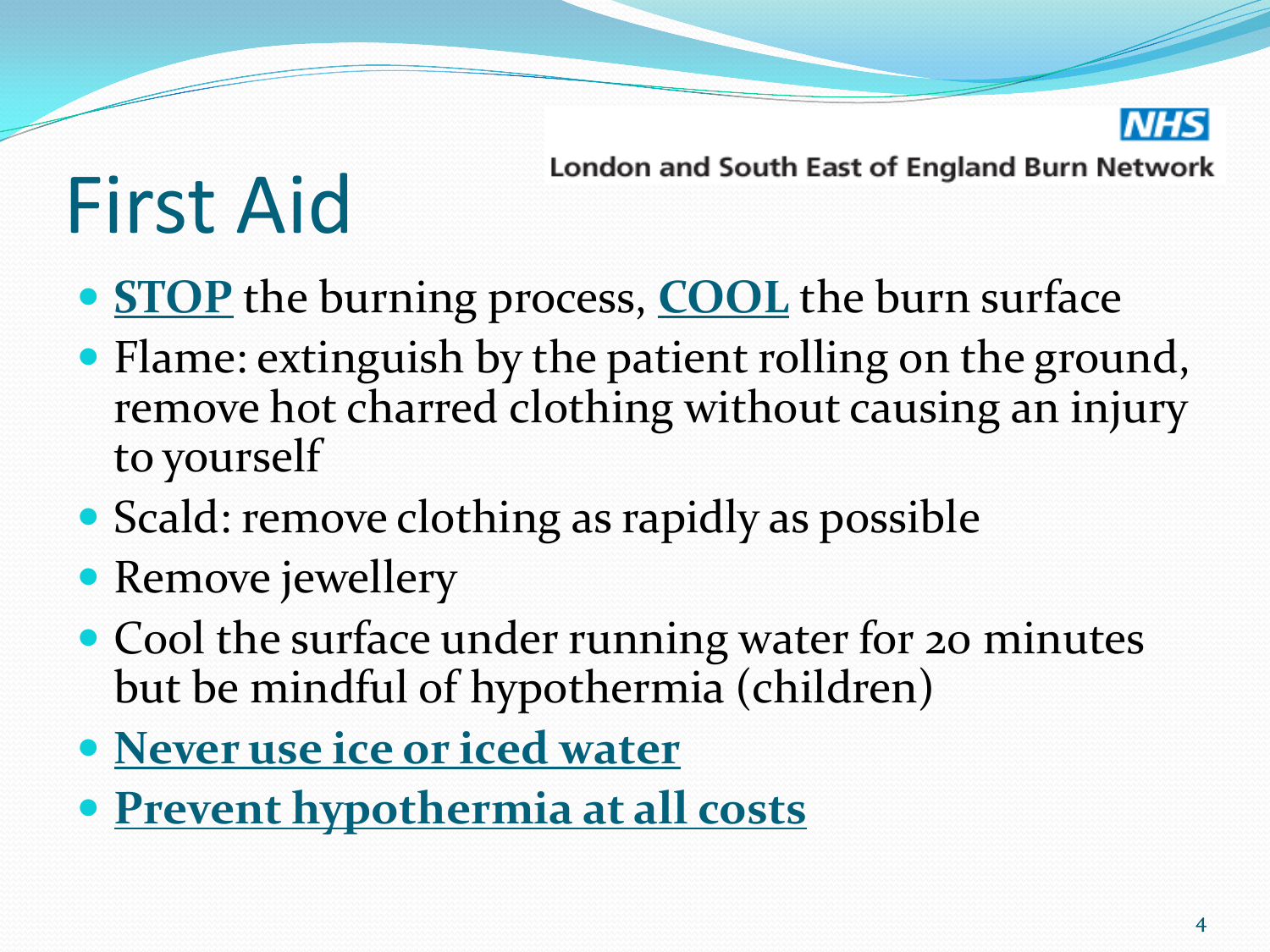

# London and South East of England Burn Network<br>Primary Survey

- **A**: Airway maintenance with cervical spine control: upper airway burns associated with rapid swelling. **If in doubt, intubate!**
- **B**: Breathing and ventilation
- **C**: Circulation with haemorrhage control
- **D**: Disability-neurological status
- **E**: Exposure + environmental control
- **F**: Fluid resuscitation proportional to burn size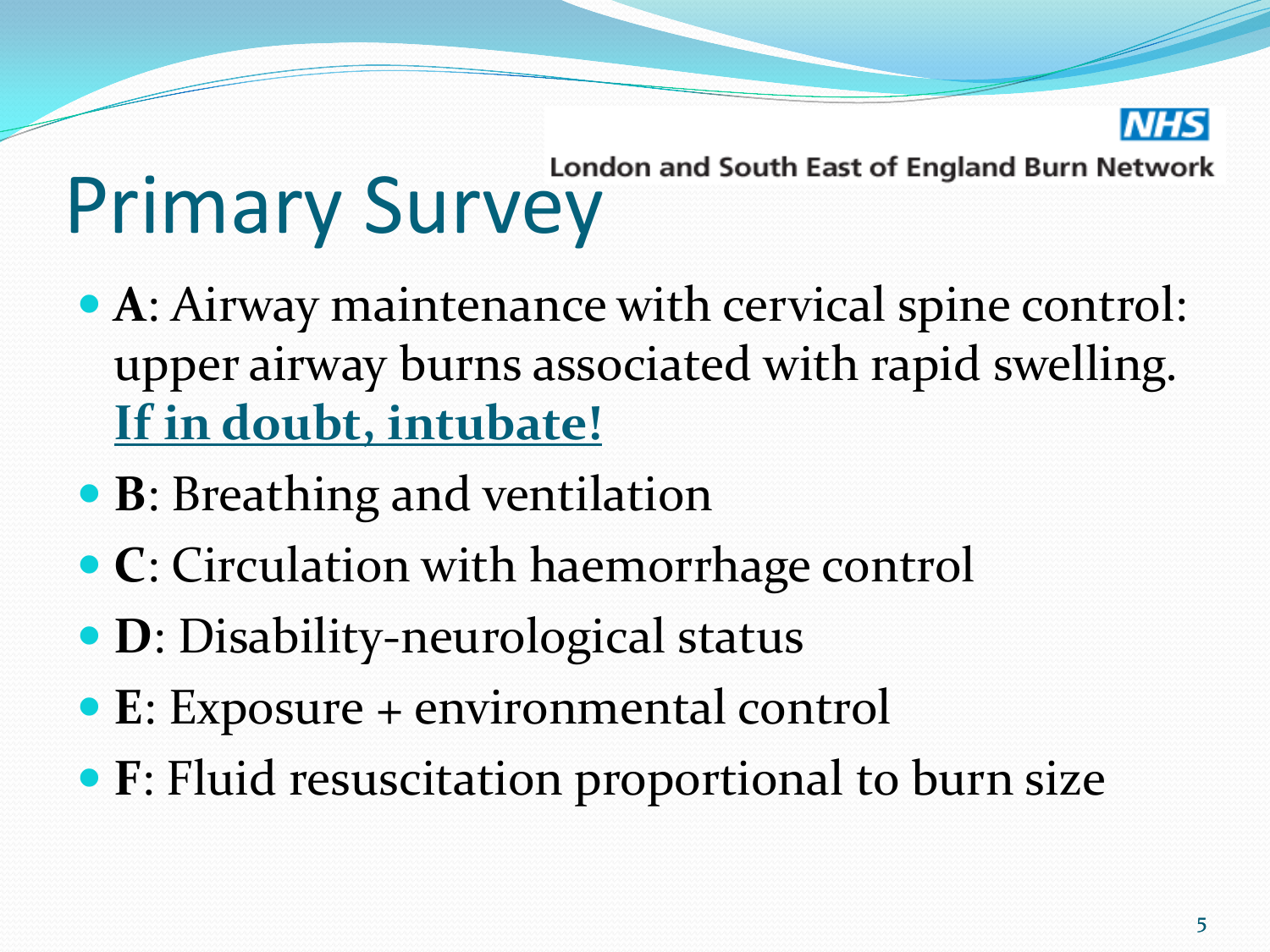

## Early Management

- Once first aid has been completed, wash the burn (saline, soap and water or Chlorhexidine 0.1% solution) and cover in cling film
- Elevate limbs to limit swelling
- **Upper airway compromise-intubation**
- **Perineum-catheterisation**
- **Head and neck-elevation**
- **Escharotomy** may be necessary when the burn injury affects entire dermis, skin loses its ability to expand as oedema progresses. E.g. Circumferential burns to trunk or limbs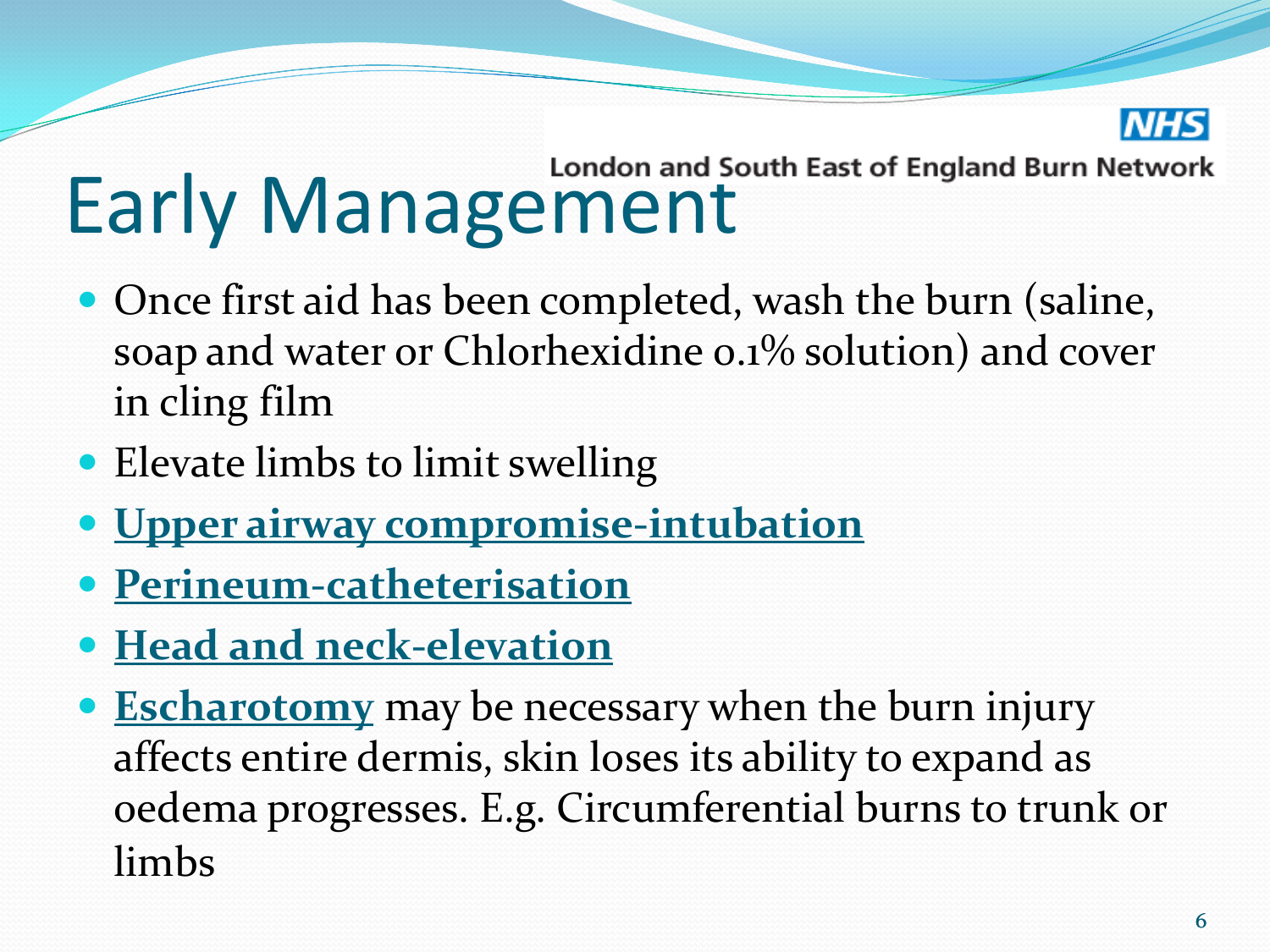

### Escharotomy

- When the burn injury affects the whole of the dermis the skin loses its ability to expand as oedema progresses
- It may become necessary to release the burn wound surgically by incising the burned skin down to subcutaneous fat
- Consider: full thickness circumferential burns to trunk, full thickness circumferential burns to extremities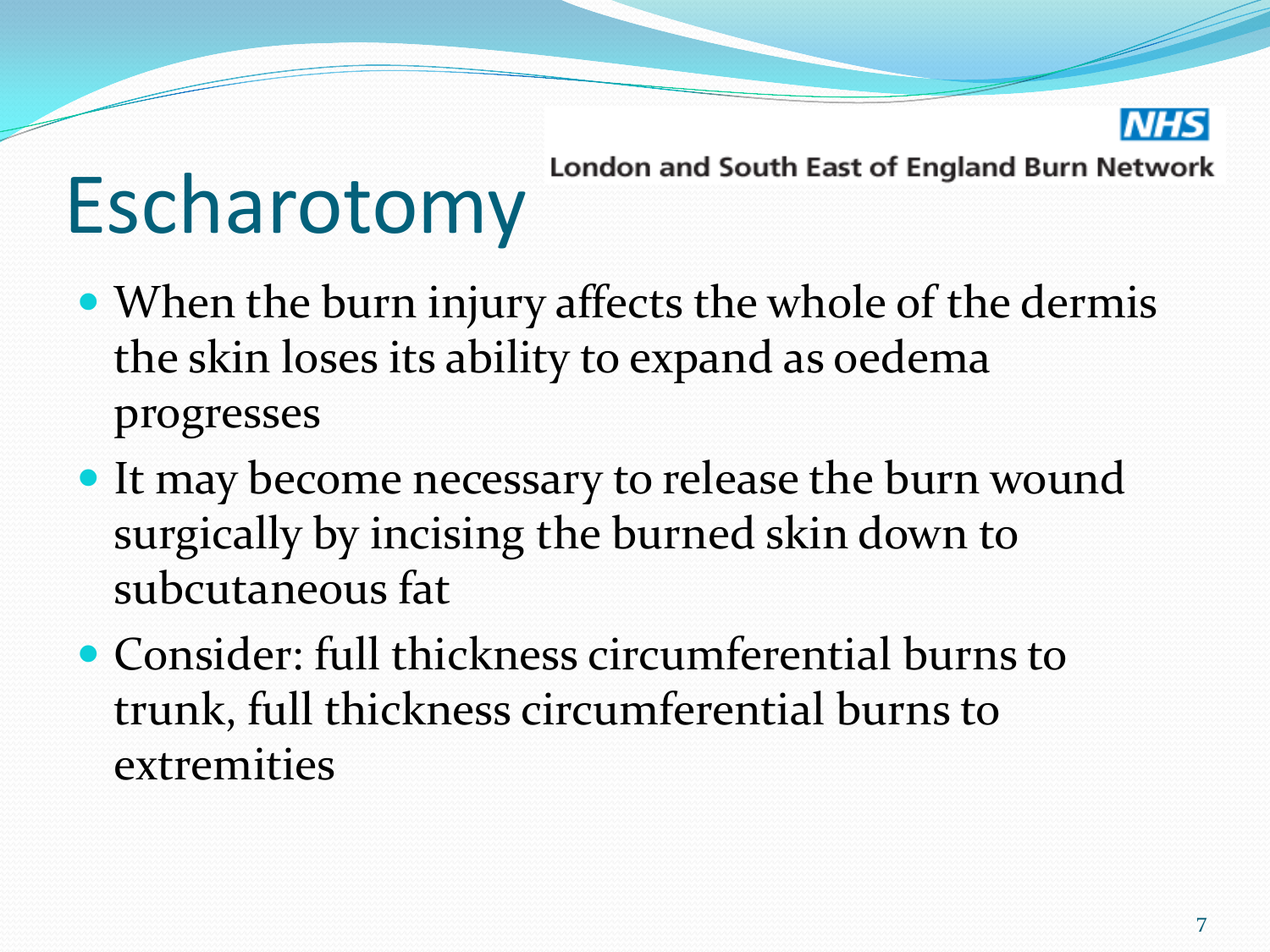

# Secondary Survey<br>Secondary Survey

- Comprehensive, head to toe examination that commences after life threatening conditions have been excluded or treated
- History (AMPLE)
- Mechanism of injury (duration of exposure, type of clothing worn, temperature and nature of the liquid, adequacy of first aid measures)
- Examination
- Records
- Re-evaluate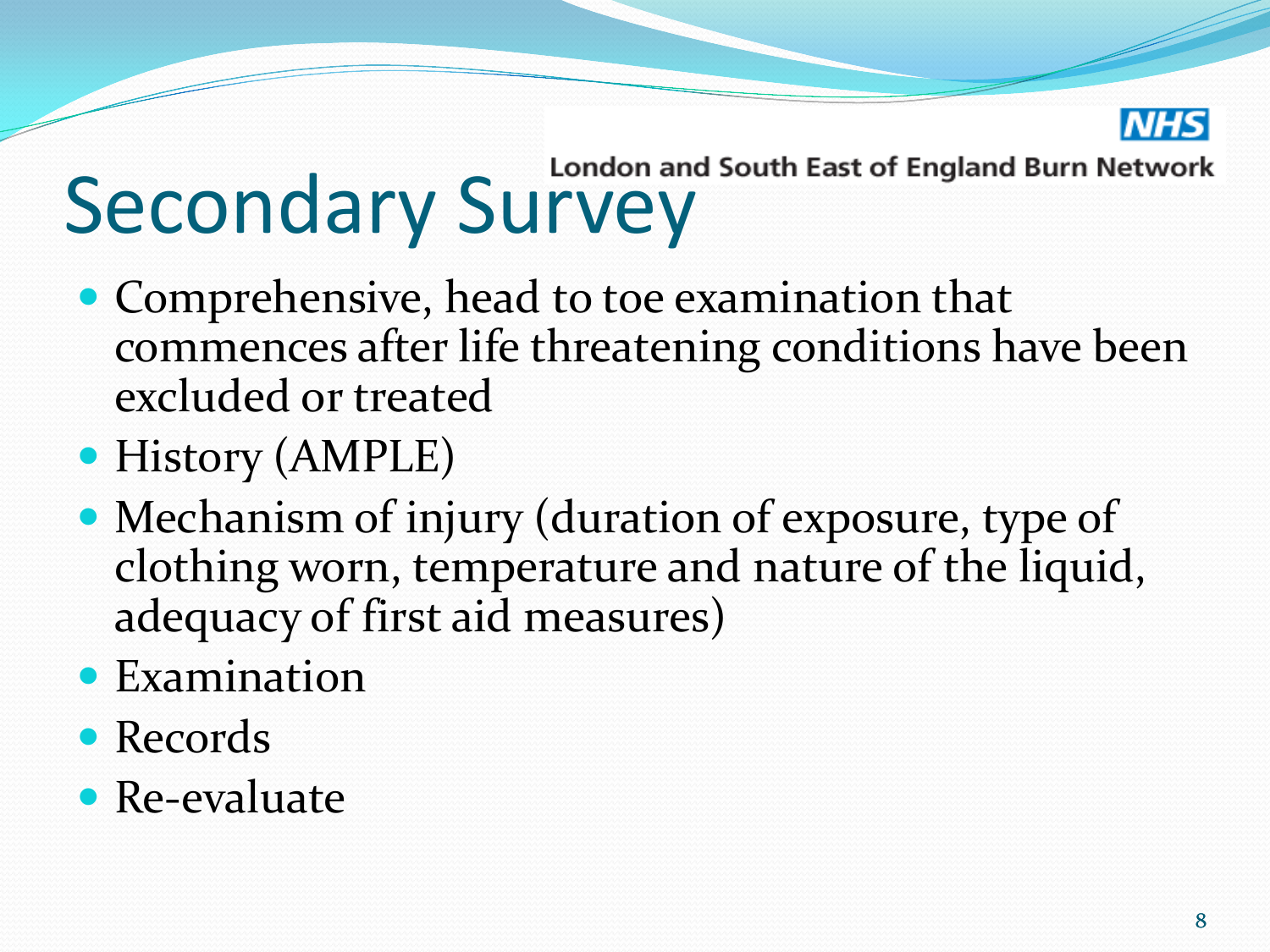

Assessment of Size % TBSA Palmar surface (area of patient's palm including fingers approx.  $1\%$ ) Lund and Browder Wallace Rule of Nines IGNORE SIMPLE ERYTHEMA

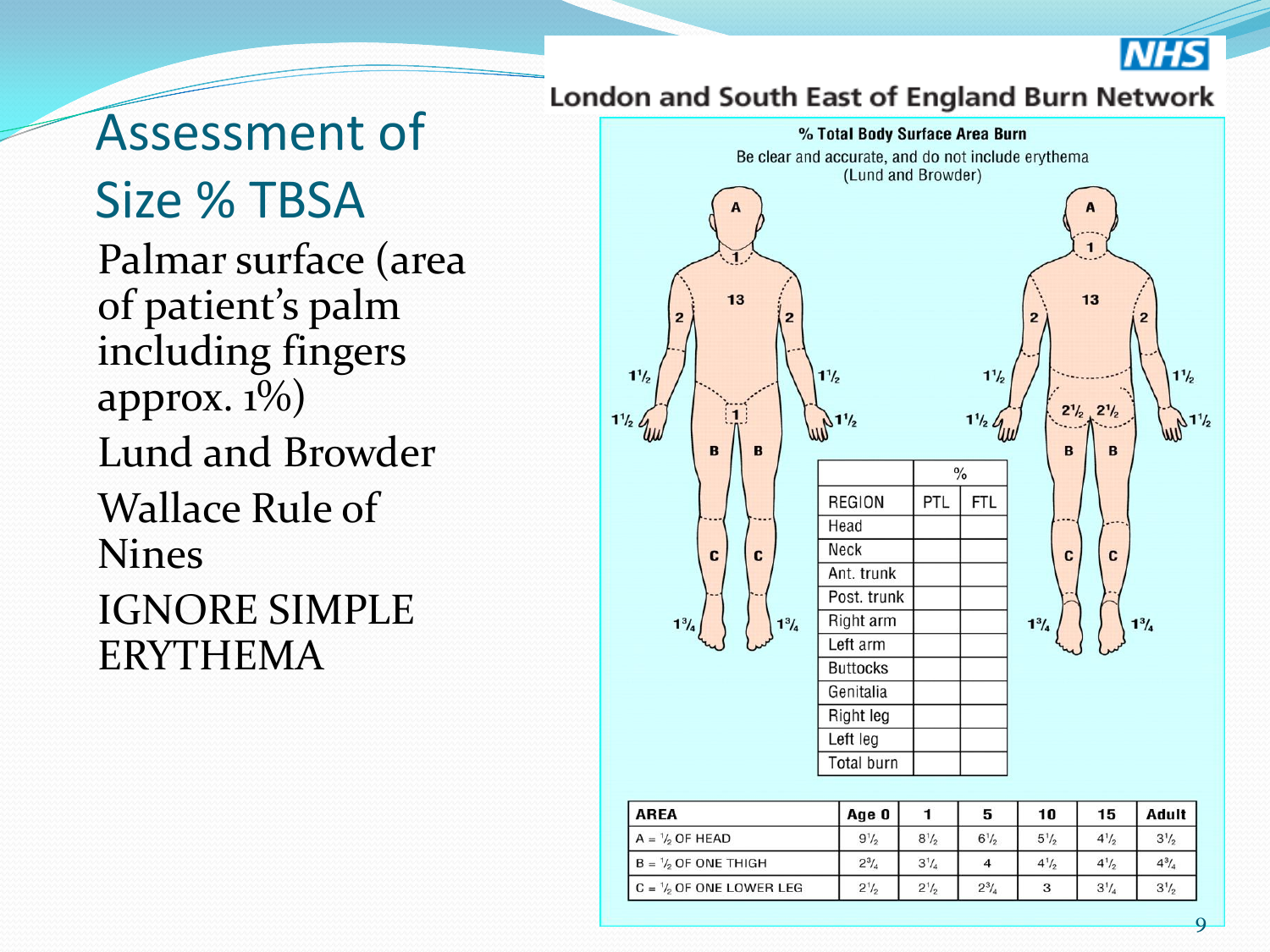#### Assessment of

#### Depth

#### **Superficial Dermal**:

epidermis/part of dermis affected. Brisk blanching, painful, pink, wet **Mid Dermal**: extends to mid dermis. Slow blanching, painful, less moist, colour variable (red fixed staining extravasated haemoglobin in the tissues). Hair follicles intact

**Deep Dermal**: extends to deeper layers of dermis. No blanching, colour variable (whitish/cherry red), dull sensation

**Full Thickness**: extends through entire dermis and deeper. No blanching, dry, white and leathery, no sensation. Consider escharotomy if circumferential

#### London and South East of England Burn Network



**NHS**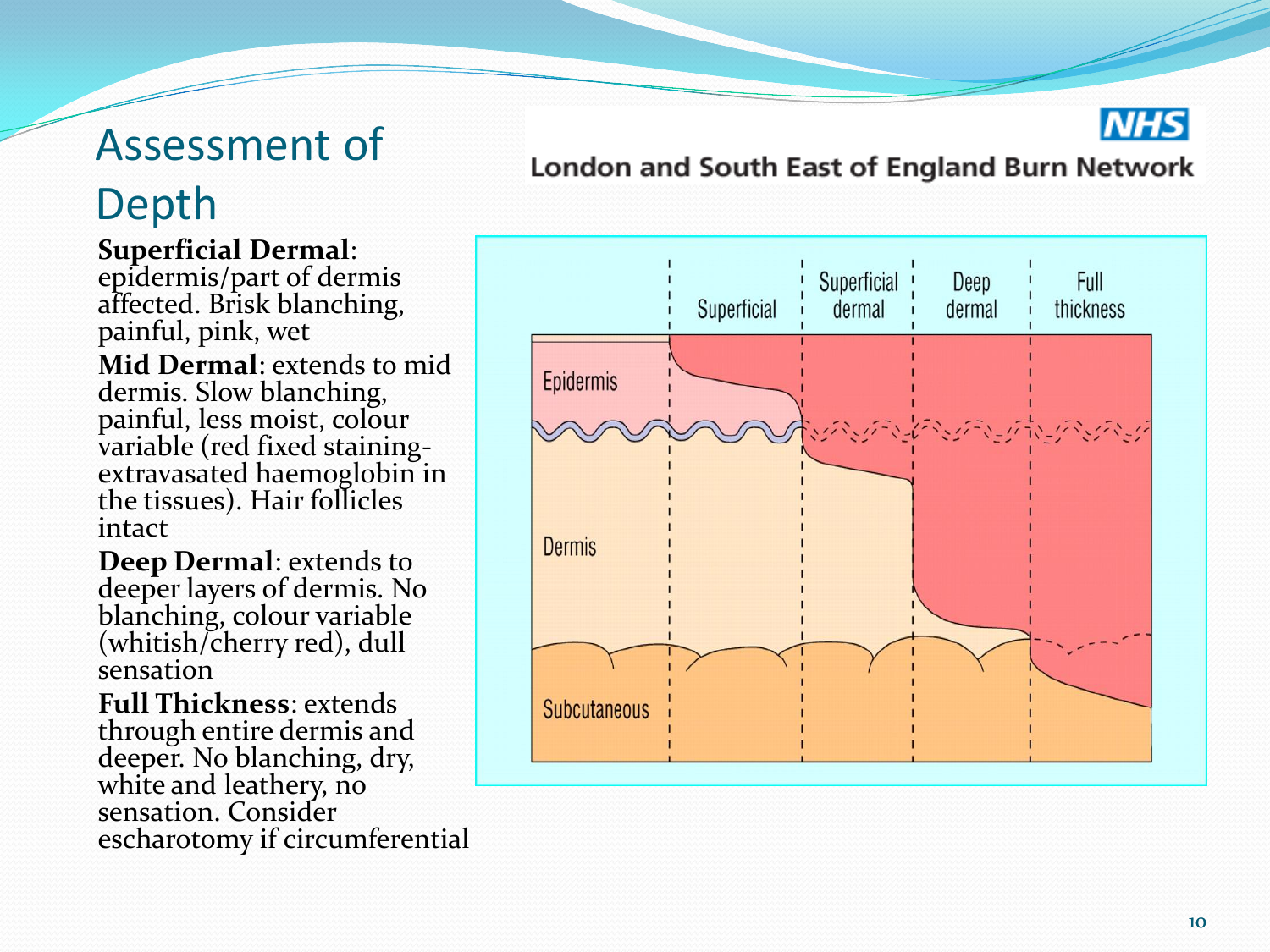

# Eluid Resuscitation and South East of England Burn Network

- The greater the surface area of the body injured, the greater the mortality rate
- Seriousness of the injury determined by %TBSA and depth
- Oedema + evaporative loss + fluid sequestration into injury site = significant decrease in plasma volume = intravascular hypovolaemia = renal/system failure
- More than **15% in an adult** and more than **10% in a child** = 'SHOCK CASE' = rapid fluid resuscitation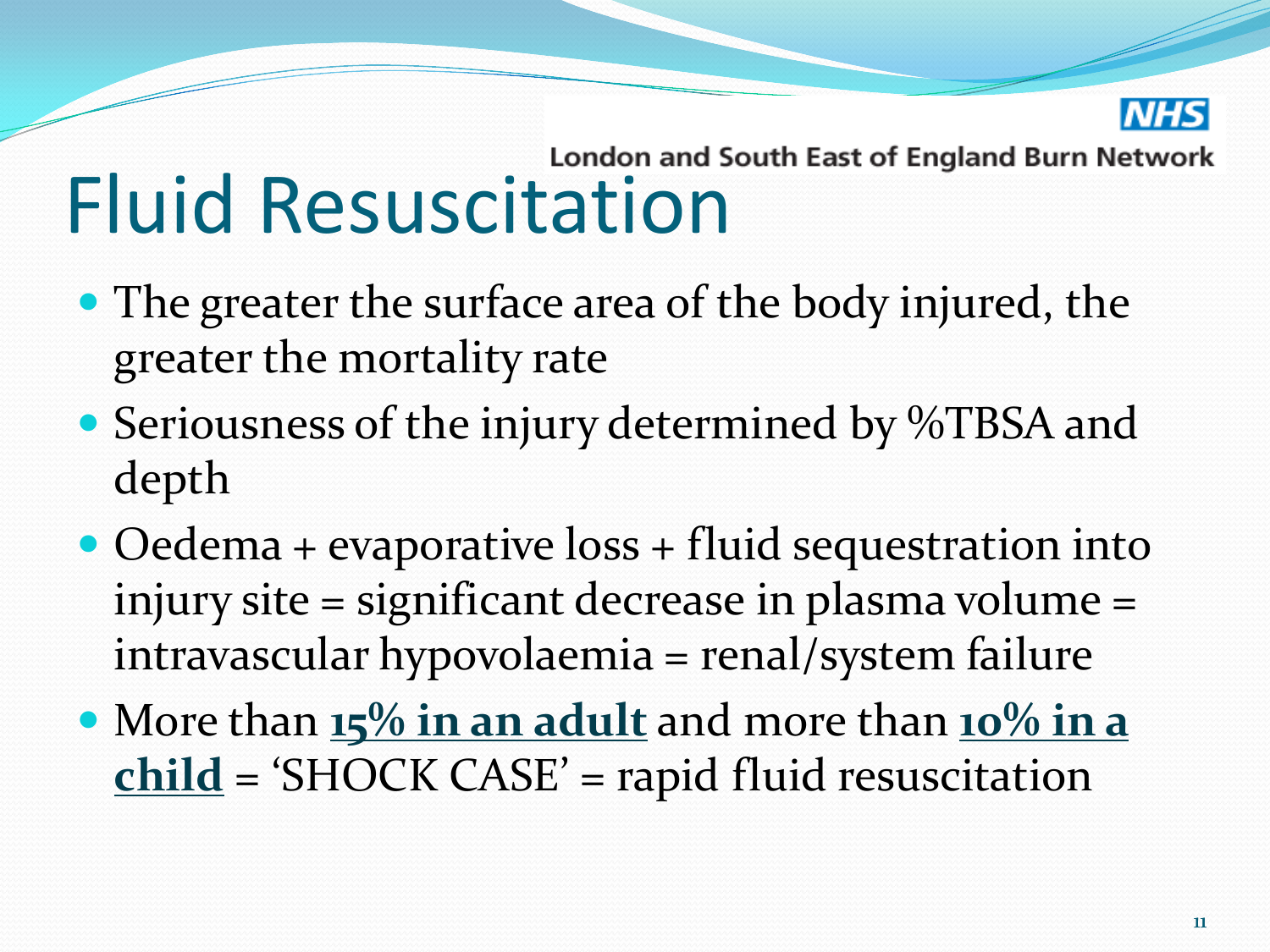

#### London and South East of England Burn Network Fluid Resuscitation Cont.

- The calculation of fluid requirements commences **at the time of injury**, not time of presentation
- IV access: 1-2 cannulae through unburned skin if possible, consider central access and arterial line if patient unstable
- **Hartmann's** is a fluid of choice
- **Parkland Formula** for fluid calculation for adults and paediatric patients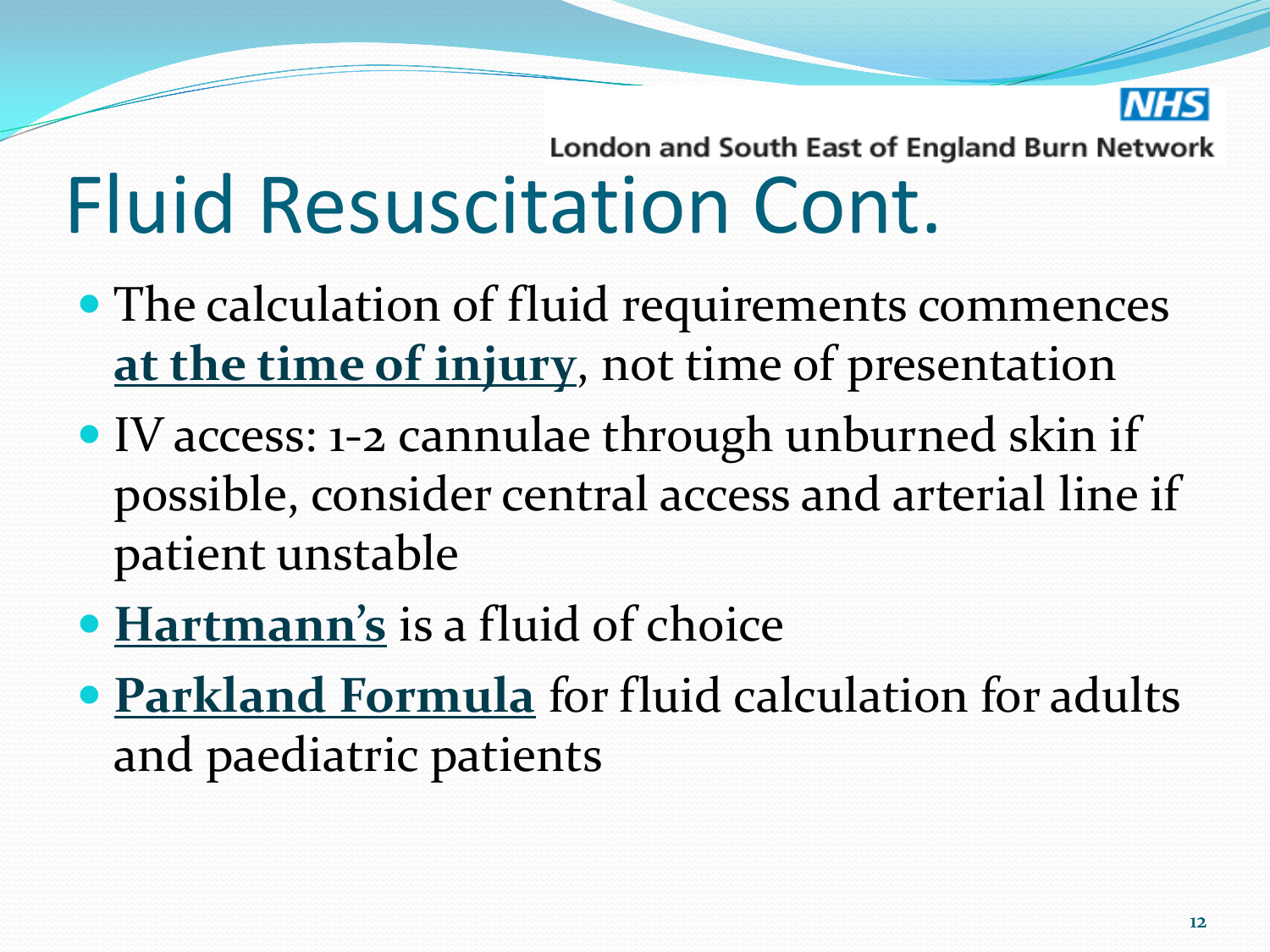

# London and South East of England Burn Network<br>Parkland Formula

- **4 ml/kg/% TBSA** burned **from the time of injury** over 24 hours. **Hartmann's** a fluid of choice
- 1<sup>st</sup> half given within the first 8 hours from the time of injury
- 2<sup>nd</sup> half in the following 16 hours
- Discuss with Burn Service where fluid overload is a concern (elderly, cardiac)
- Consider adding **IV maintenance** fluids for children **(0.45% NaCl+5% Glucose).** See Children's Referral Guidelines
- Monitor adequacy of fluid resuscitation **early catheterisation vital**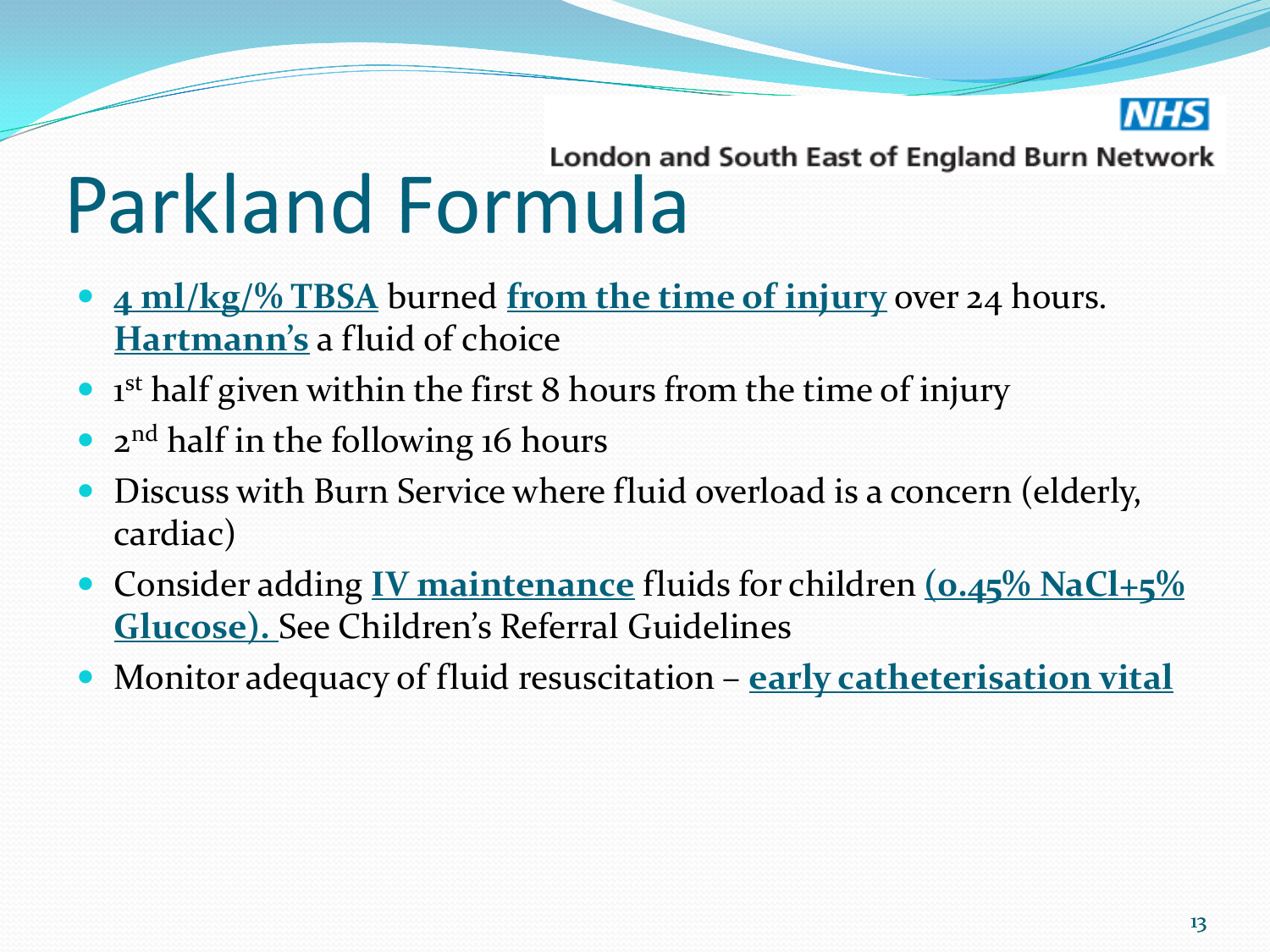

#### London and South East of England Burn Network Urine Output

- **Adults: 0.5 ml/kg/hour** (30-50 ml/hour)
- **Children: 1 ml/kg/hour**
- Urine output near these levels indicate adequate organ perfusion
- Large urine output  $=$  excessive fluid resuscitation  $=$ unnecessary additional oedema
- Low urine output = poor tissue perfusion and likely cellular injury
- Haemoglobinuria/Myoglobinuria associated particularly with muscle tissue injury (electrocution): urine red, risk of renal failure. Increase output to 1-2 ml/kg/hour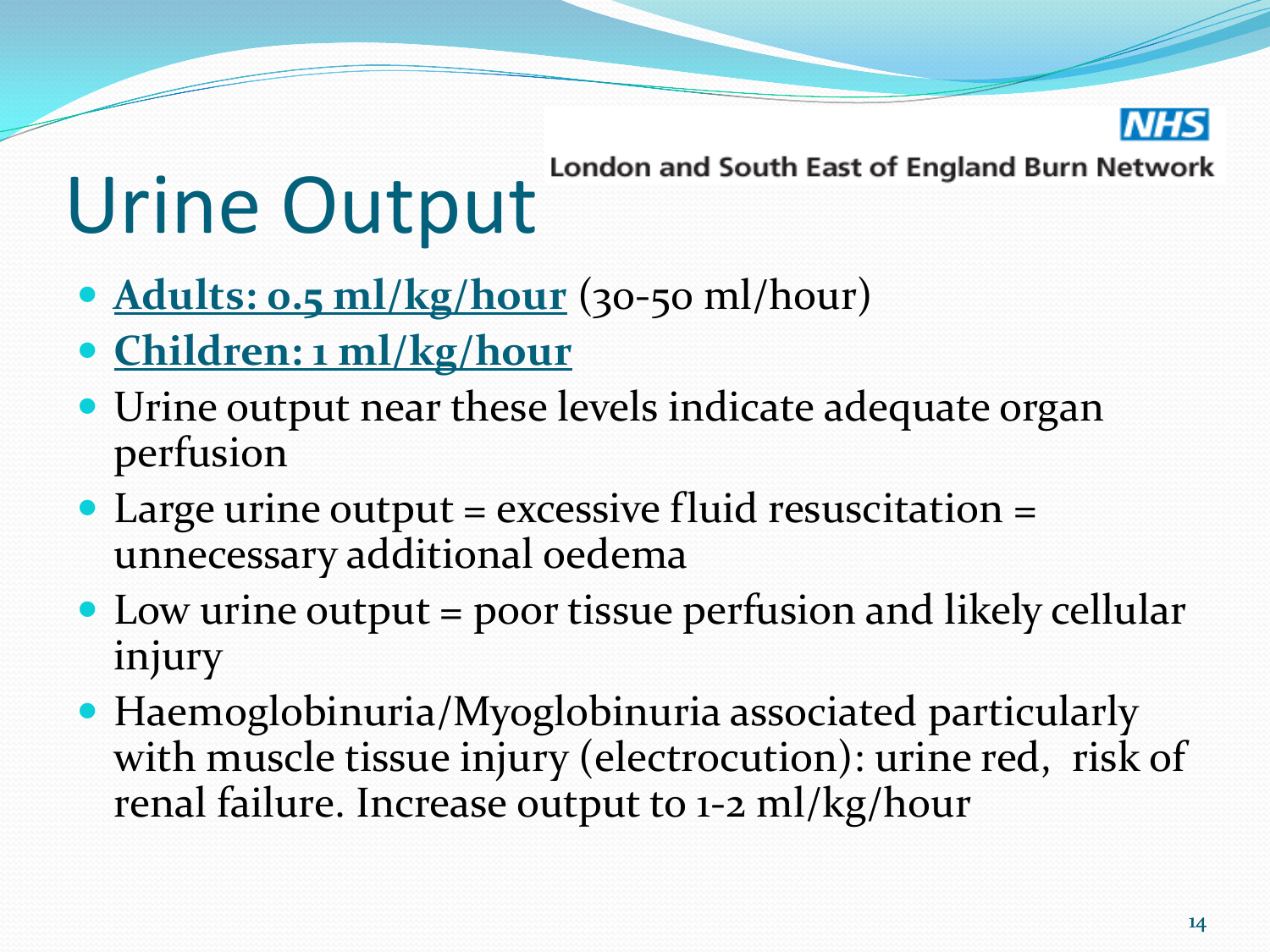

## London and South East of England Burn Network<br>Electrical Injuries

- Low voltage < 1000 V (household, electrical diathermy): will cause significant local contact wounds, may cause cardiac arrest but no deep tissue damage
- **High voltage** > 1000 V (high tension transmission cables): cause flash burns/current transmission with deep tissue damage likely. Continuous cardiac monitoring required.
- **Lightning strike** extremely high voltage
- ABC first-manage associated trauma!
- High fluid requirements (concealed muscle damage)
- ECG, continuous cardiac monitoring
- Transfer to Burns Service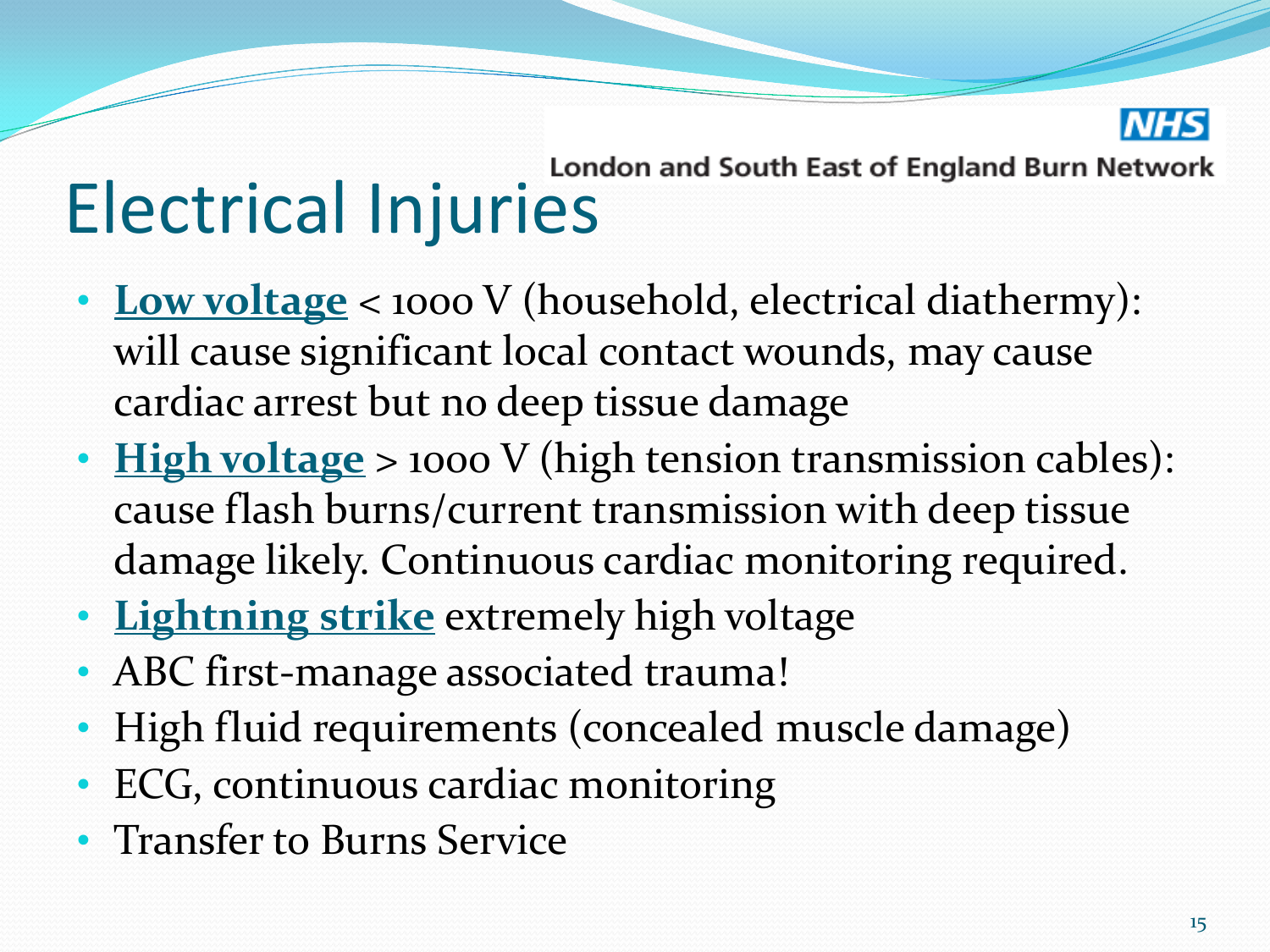

### London and South East of England Burn Network<br>Chemical Burns

- Industry/household/military
- Progressive damage until inactivated by a neutralising agent or dilution with water
- **Copious irrigation necessary**
- Acids: coagulative necrosis
- Alkalis: liquefactive necrosis
- Some chemicals cause **systemic toxicity:** hydrofluoric acid, oxalic, phosphorous burns,…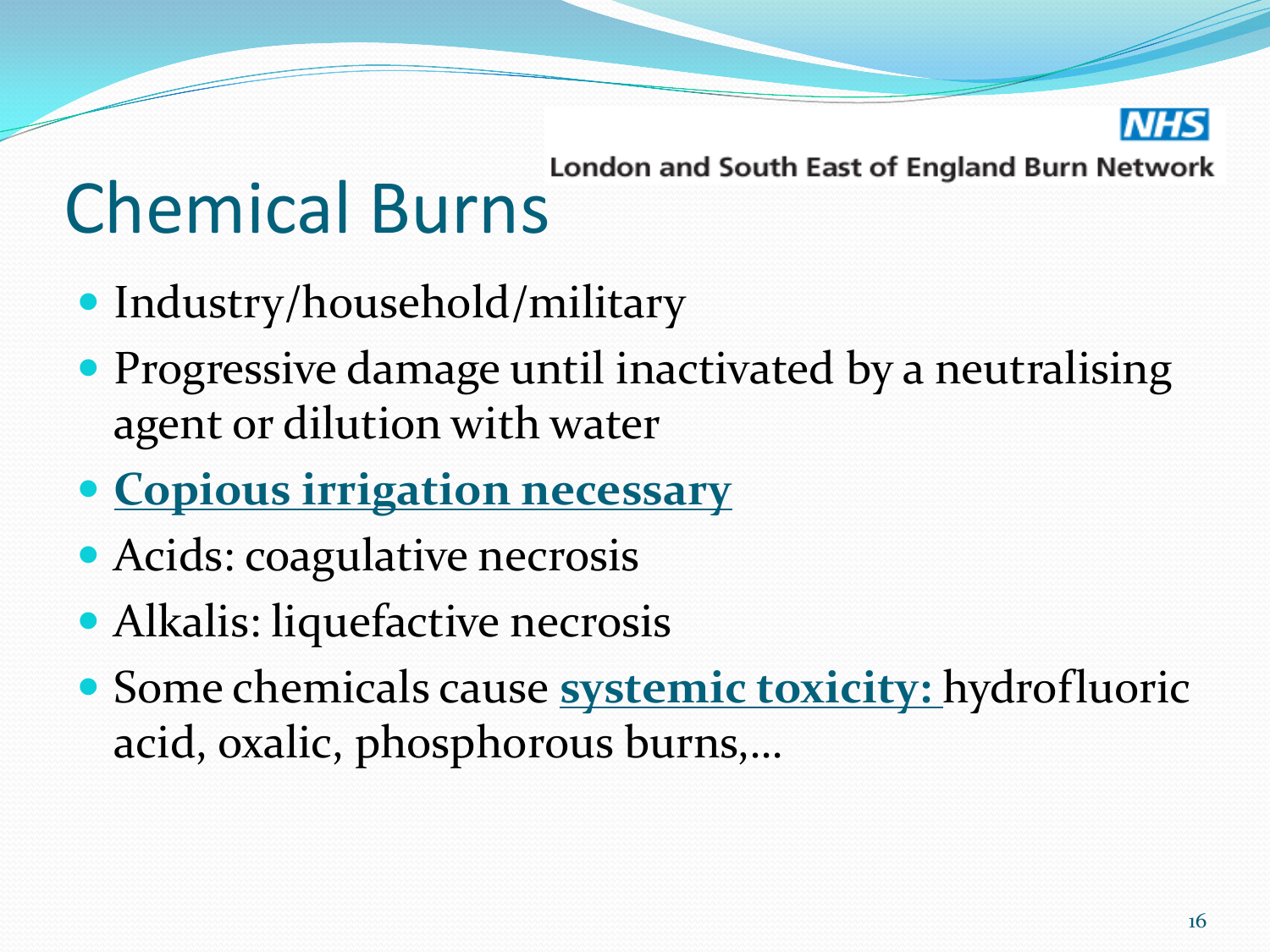

#### London and South East of England Burn Network Hydrofluoric Acid Burn

- Glass etching, metal cleaning, electronics manufacturing
- After penetrating tissue, hydrofluoric acid dissociates into hydrogen and fluoride ions, of which particularly fluoride is toxic
- A 2% injury can cause death from profound hypocalcaemia
- Cardiac monitor until serum Ca result known
- Larger area involvement: give Ca empirically, involve critical care team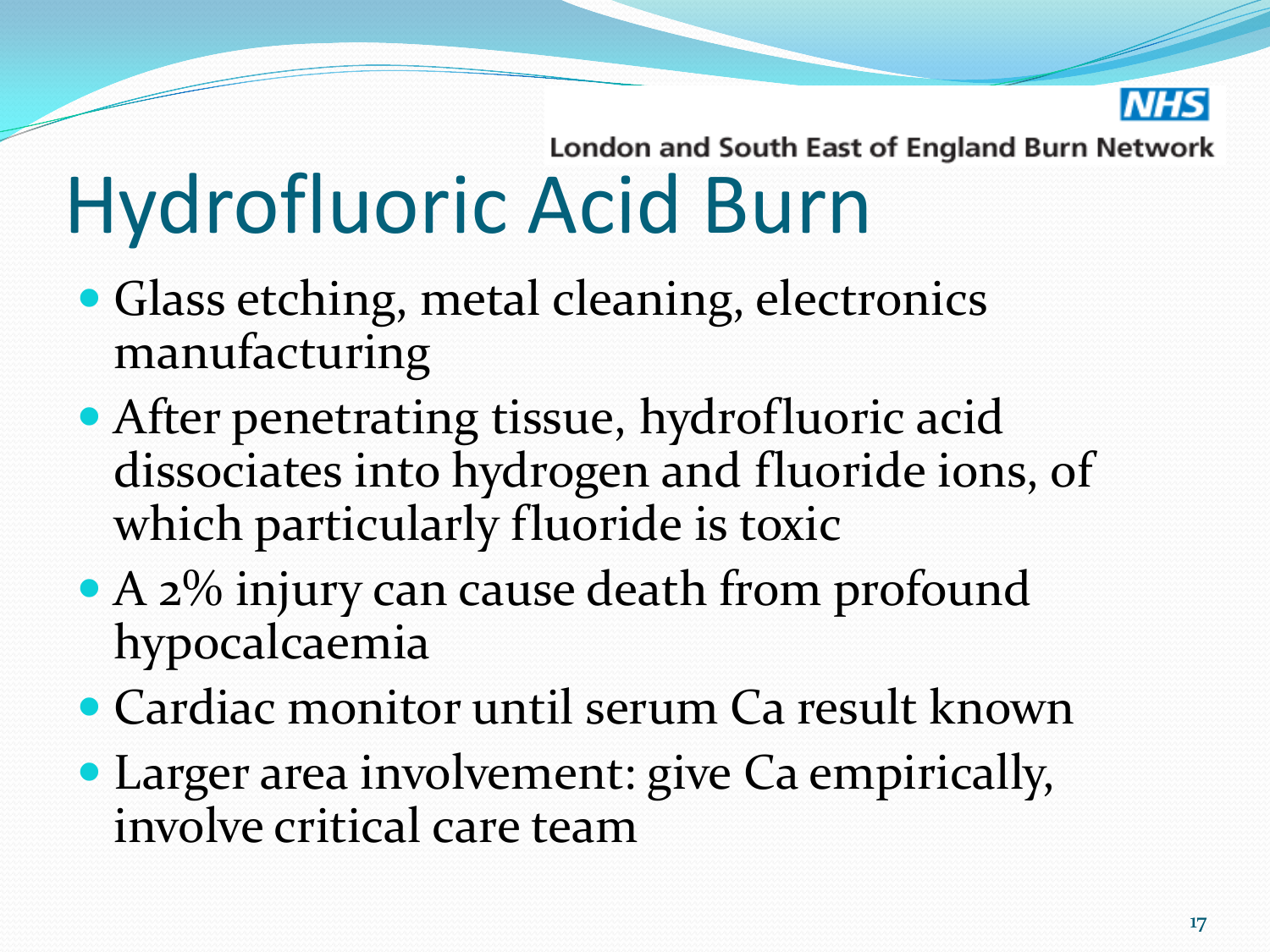

### Transfer

- London and South East of England Burn Network
- Stabilise the patient prior to the journey
- O2 + intubation (if needed) PRIOR to transfer
- IV access+ fluids if needed
- Wash burn and cover with cling film for transfer
- Analgesia
- Discuss with Burn Service re: NBM
- Lower threshold for transfer in children
- Tetanus
- Documentation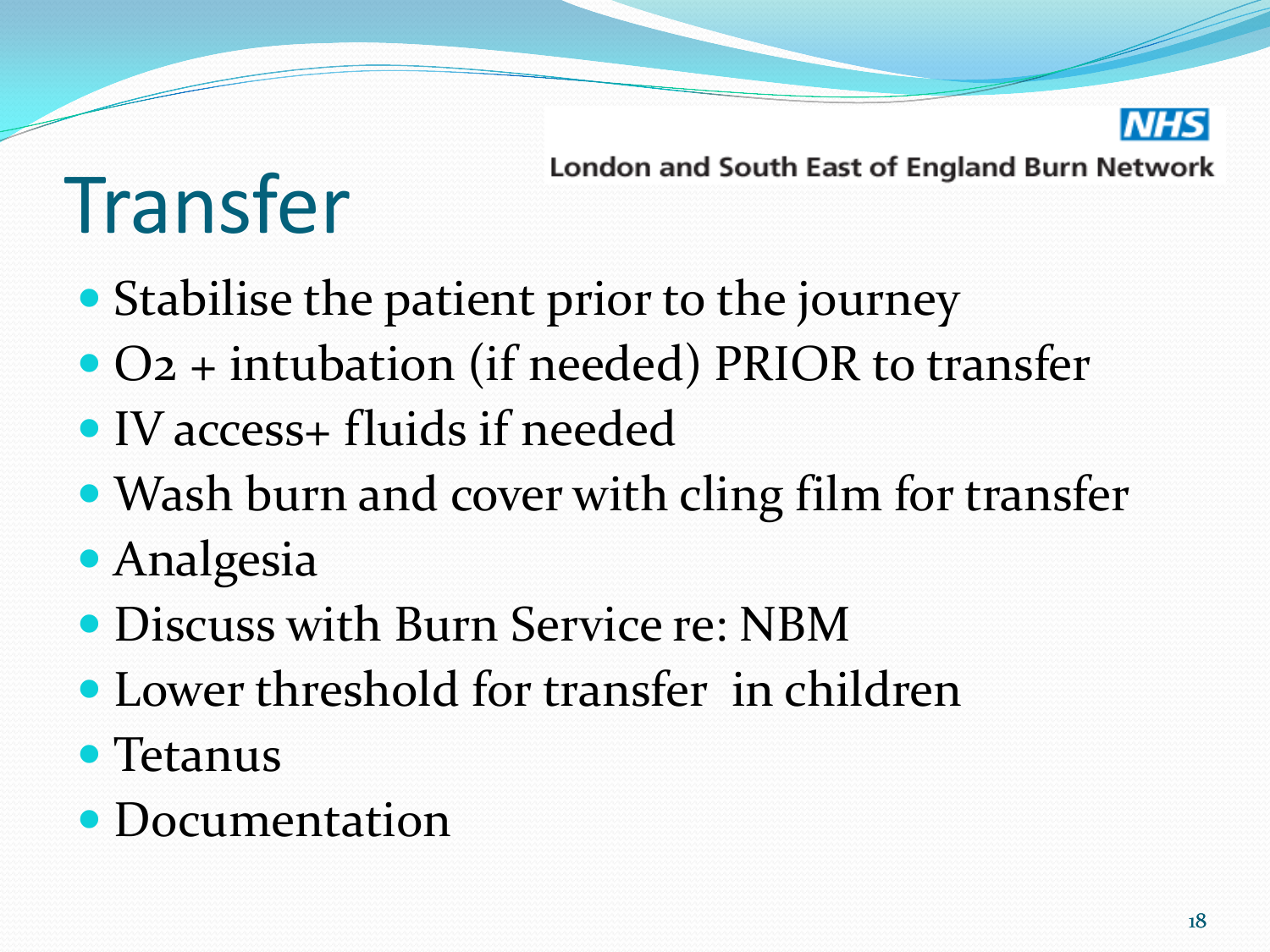

#### Adult Referral Criteria

- Consider if
- $\bullet$  > 3% SPT, DD or FT burns
- All electrical burns
- All chemical burns
- NAI
- All burns to face, hands, perineum, feet
- All circumferential burns (limbs, trunk, neck)
- Inhalation injury
- All burns not healed within two weeks
- Other injuries, co-morbidities, pregnancy, infected burns, any other concerns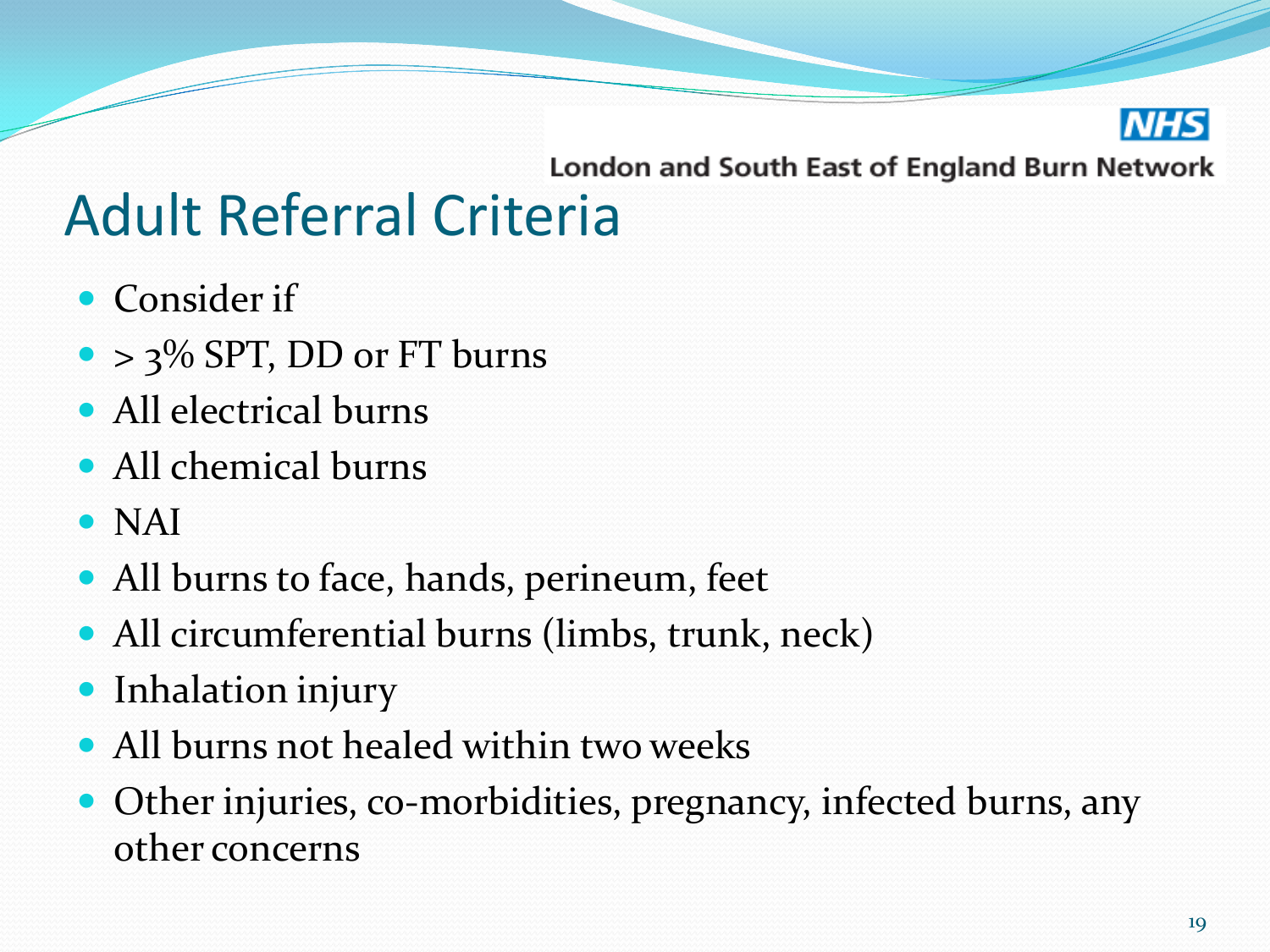

#### Paediatric Referral Criteria

- Consider if
- > 1% TBSA SPT, DD and FT
- All circumferential burns, burns involving face, hands, soles of feet, perineum
- All burns associated with smoke inhalation, electrical shock or trauma
- Severe metabolic disturbance
- Children with burn wound infection
- All children "unwell" with a burn
- All burns not healed within 2 weeks
- Neonatal burns of any size
- All children with burns and child protection concerns
- Progressive non burn skin loss condition (TENS, SSSS)
- Any other case that causes concern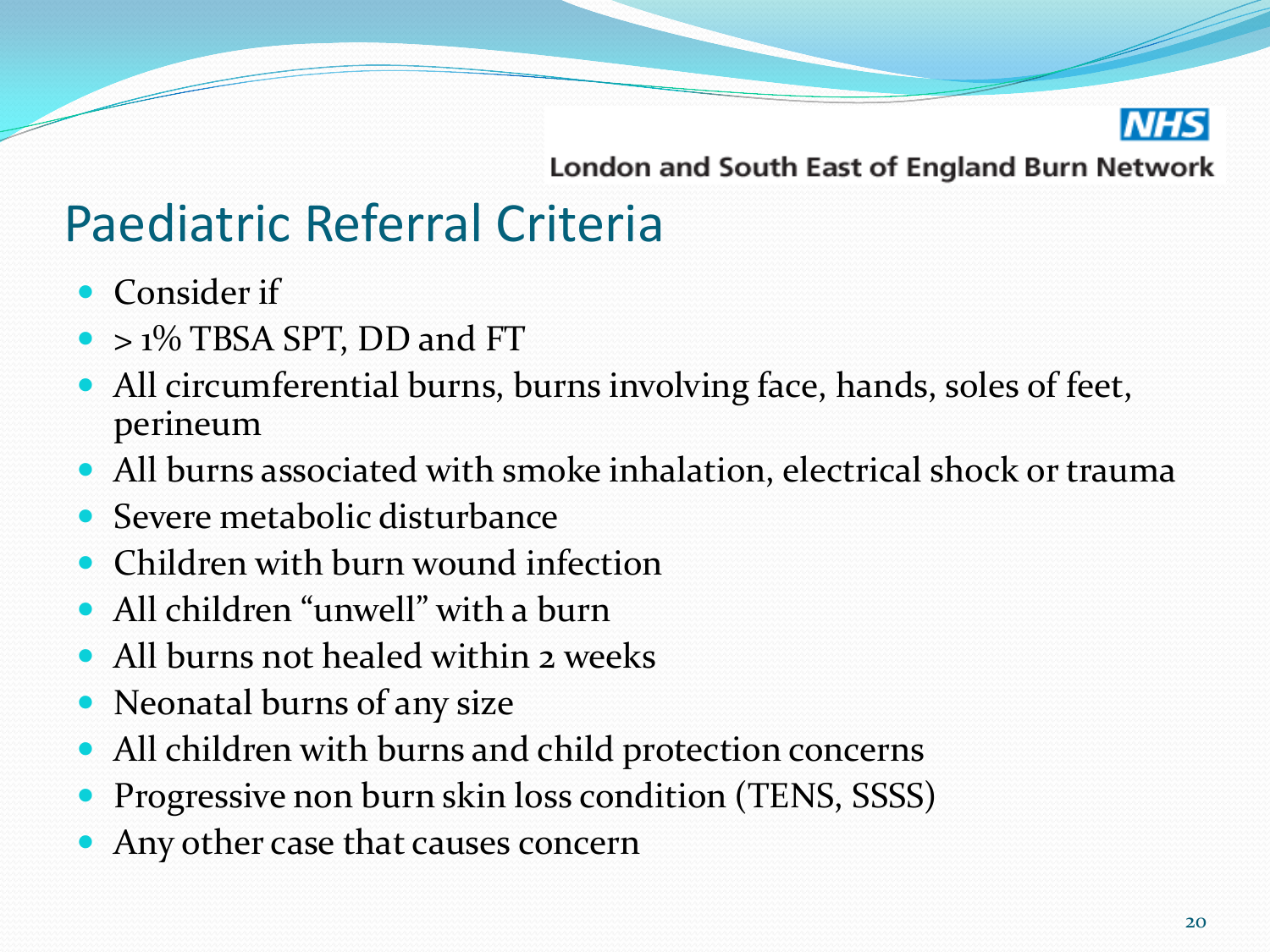

## LSEBN

- Chelsea and Westminster Hospital (London) 020 3315 2500
- St Andrews Centre, Broomfield Hospital (Chelmsford) 01245 516037
- Queen Victoria Hospital (East Grinstead) 01342 414469
- Stoke Mandeville Hospital (Aylesbury) 01296 315040
- National Burn Bed Bureau 01384 215576
- Children's Acute Transport Service (CATS) 0800 0850003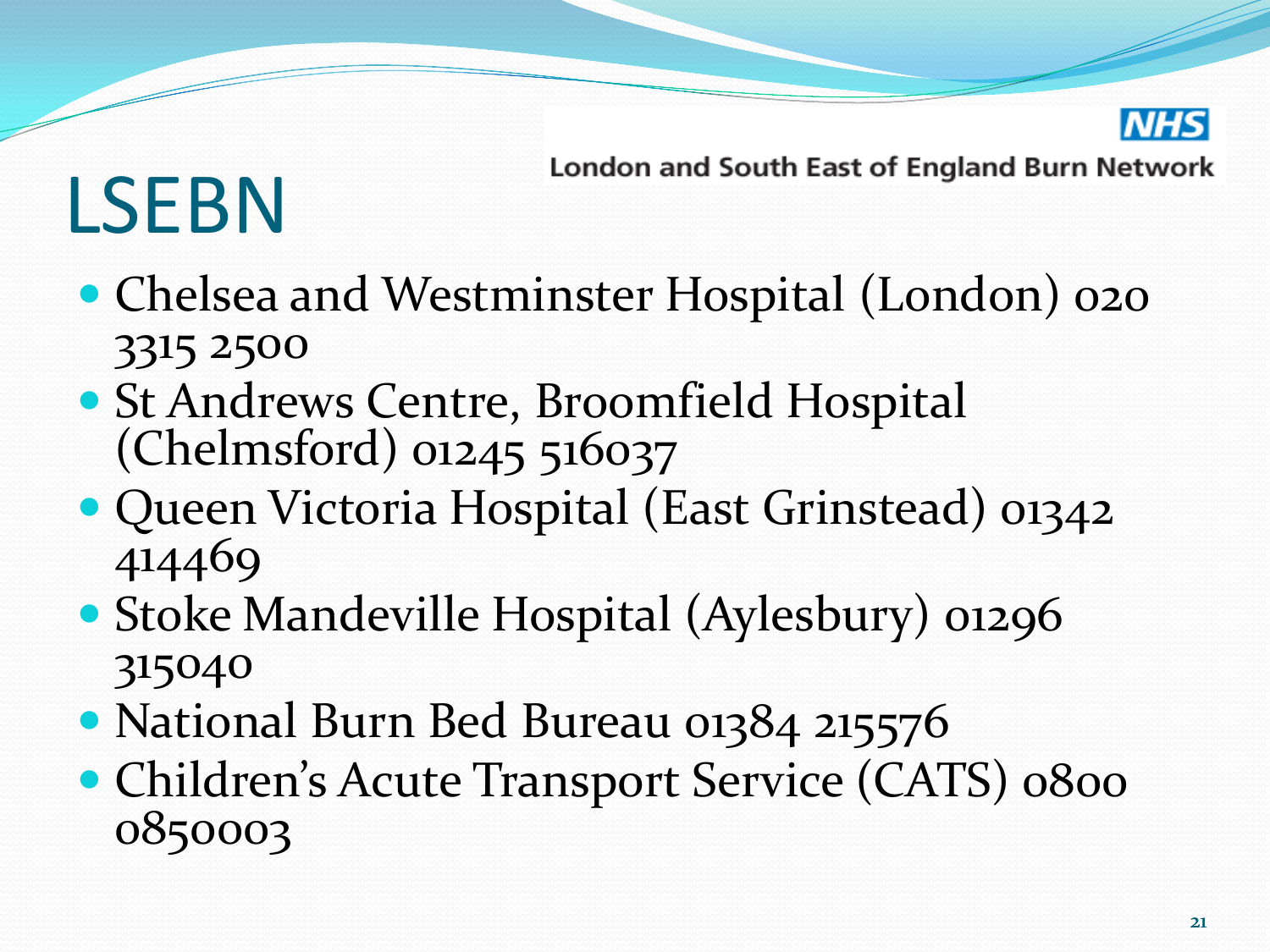

#### Blister Management-Rationale

- Allows assessment of burn wound bed
- Removes non-viable tissue
- Prevents uncontrolled rupture of blister
- Avoids risk of blister infection
- Relieves pain in tense blisters
- Reduces restriction of movement of joints

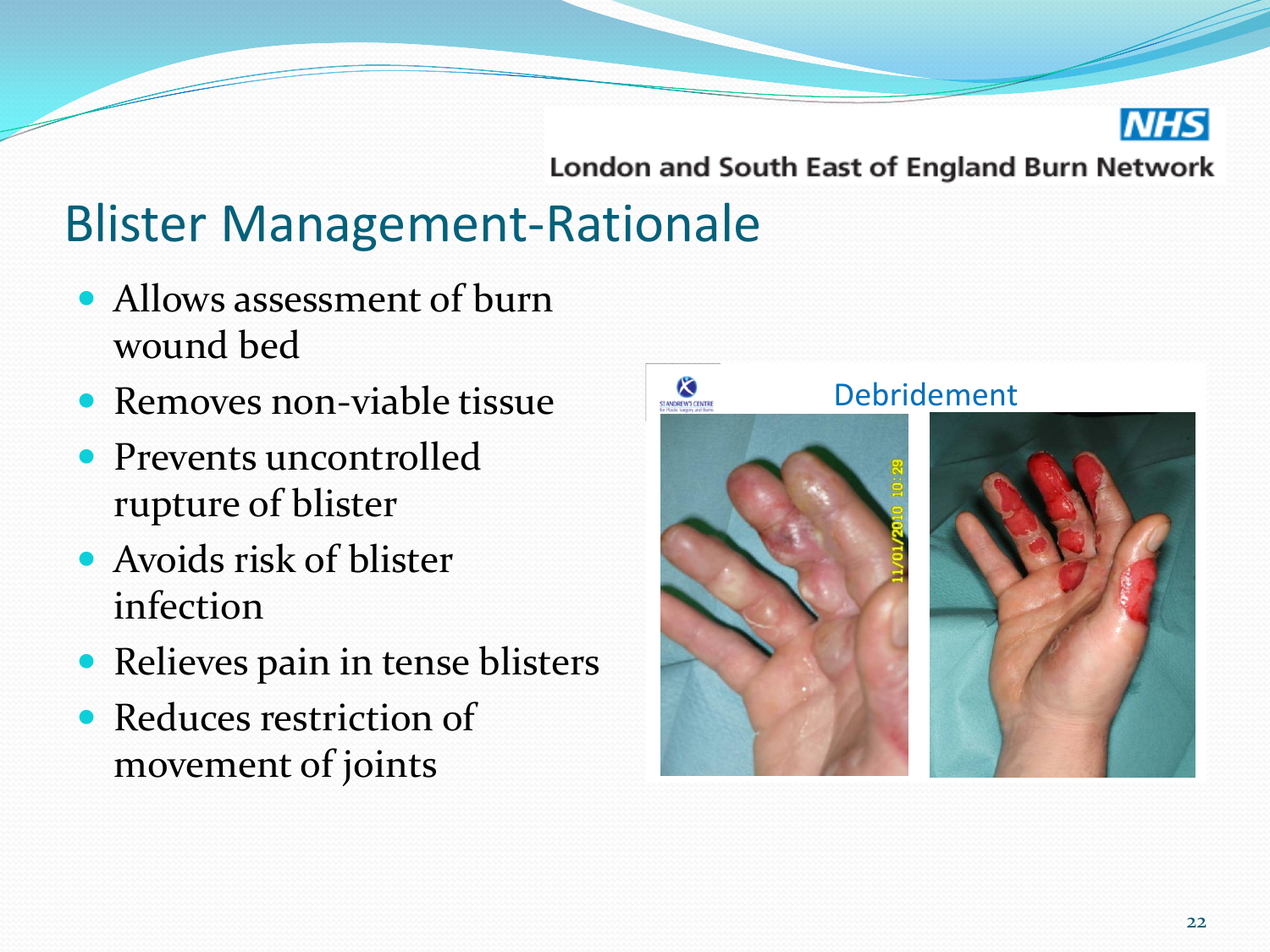

#### Blister Management-Recommendation

- Burn blisters over the size of the patient's little fingernail should be 'deroofed'
- The burn wound should be dressed appropriately with a non or low-adherent dressing
- You refer the patient to your local ED/ burns service if your facility does not have the resources to 'deroof' blisters
- You contact the local burns service to identify training

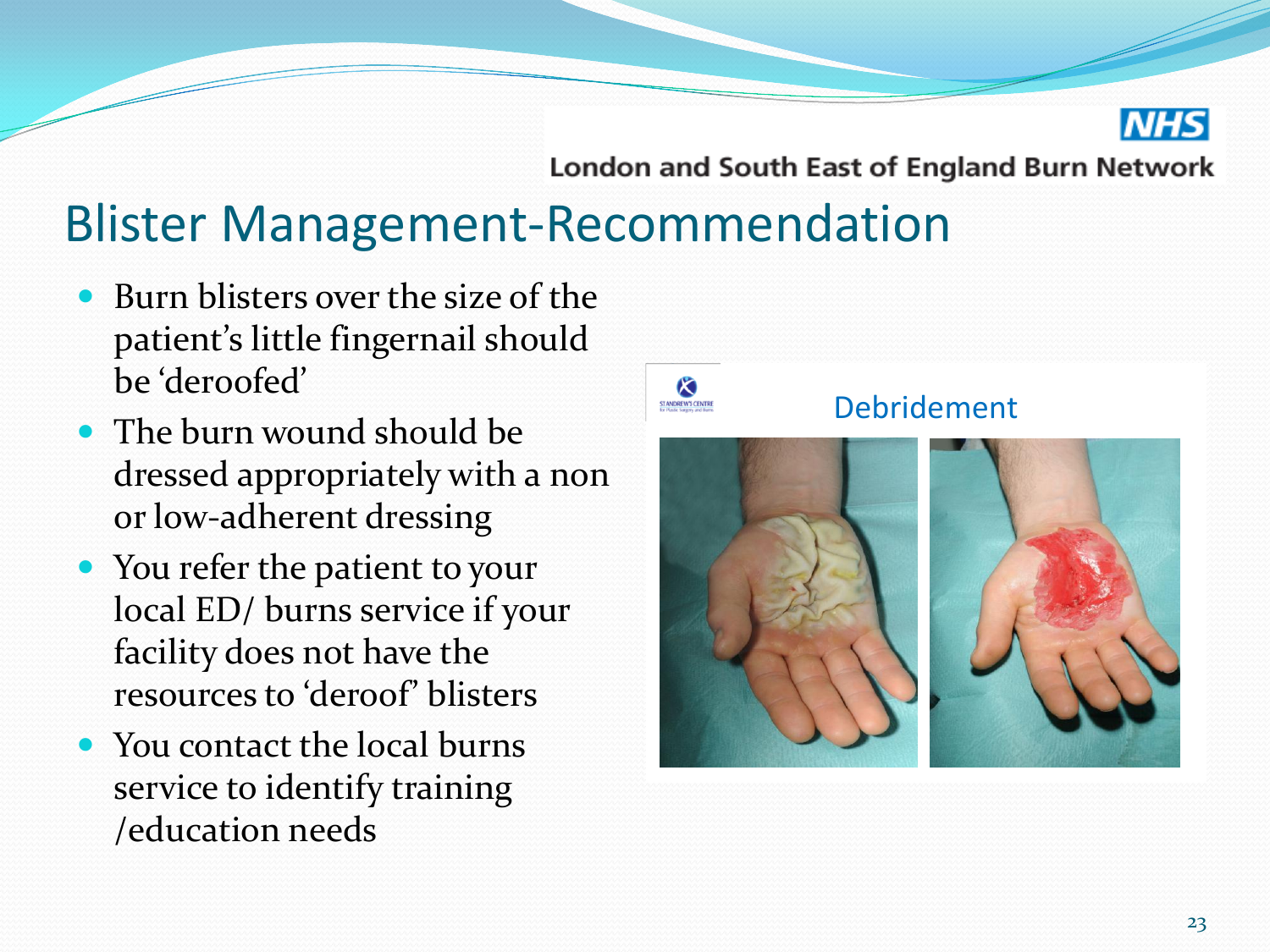

### Deroofing Procedure

- Adequate pain relief
- Mechanically deroof with forceps and scissors aseptically
- Never just puncture blistered skin and leave intact
- Wash with dilute Chlorhexidine solution
- Dress appropriately with low or non adherent primary dressing, gauze, crepe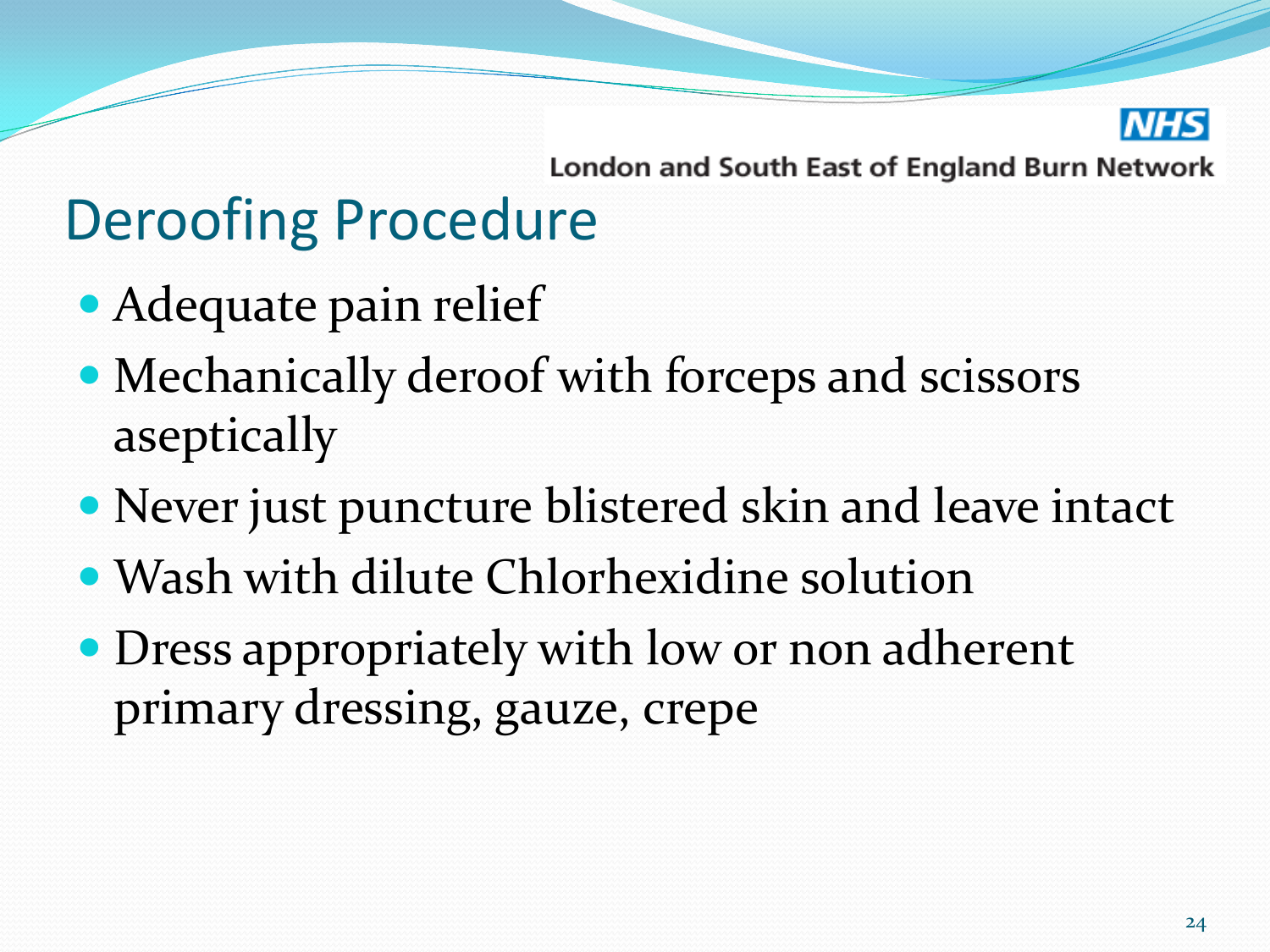

### More Info

- www.lsebn.nhs.uk
- www.britishburnassociation.org
- www.specialisedservices.nhs.uk/burncare
- Eva.Danickova@chelwest.nhs.uk